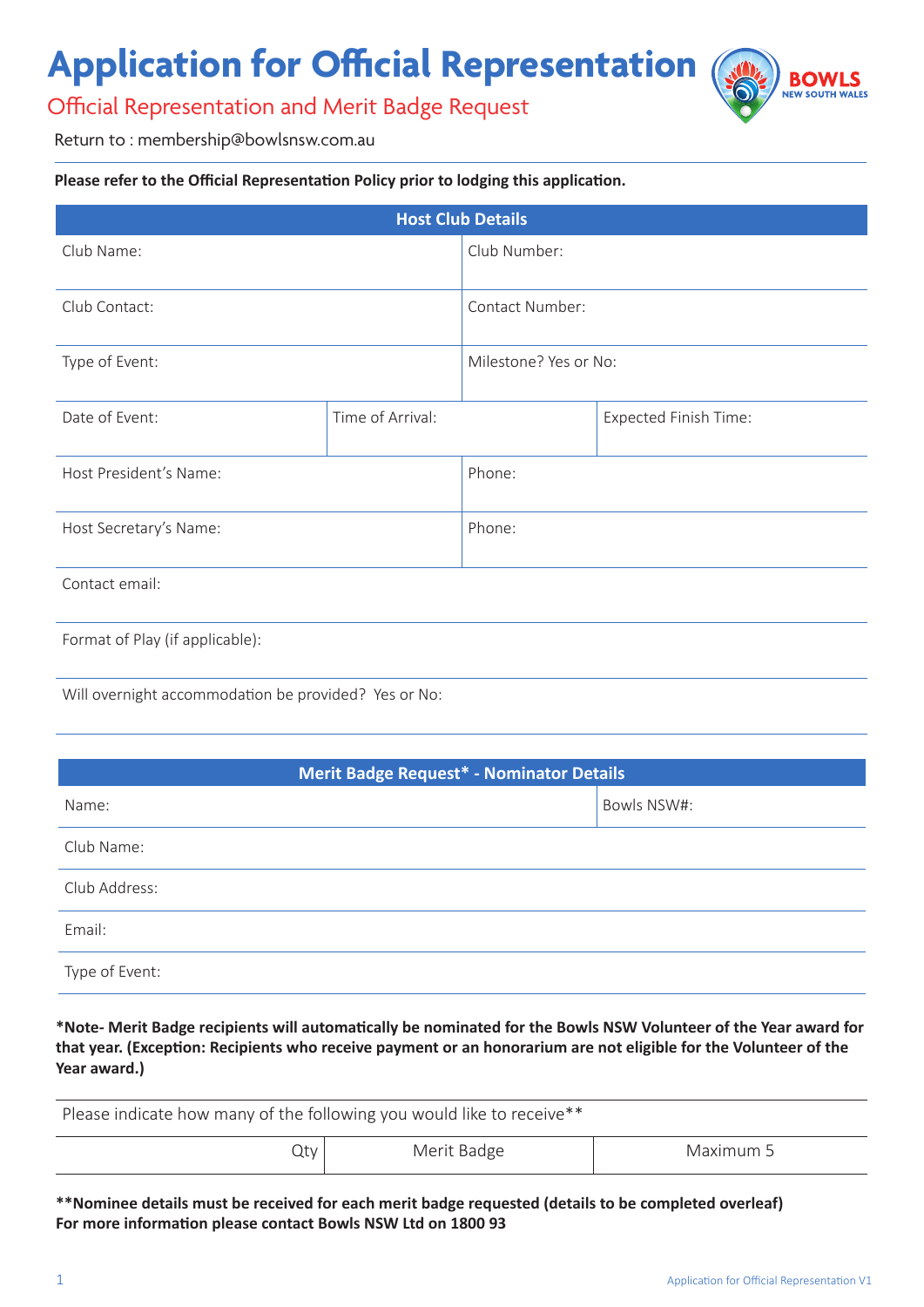# **Application for Official Representation**



### Official Representation and Merit Badge Request

Return to : executive@bowlsnsw.com.au

| Nominee (1) - Merit Badge      |                      |           |
|--------------------------------|----------------------|-----------|
| Name                           | Date of birth:       |           |
| Contact number:                | Gender:              | Paid Y/N: |
| Residential address:           |                      |           |
| Email:                         |                      |           |
| Are they a registered bowler?: | Registration number: |           |
| Reason for nomination:         |                      |           |
|                                |                      |           |
|                                |                      |           |
|                                |                      |           |
|                                |                      |           |
|                                |                      |           |
|                                |                      |           |

| Nominee (2) - Merit Badge      |                      |           |
|--------------------------------|----------------------|-----------|
| Name                           | Date of birth:       |           |
| Contact number:                | Gender:              | Paid Y/N: |
| Residential address:           |                      |           |
| Email:                         |                      |           |
| Are they a registered bowler?: | Registration number: |           |
| Reason for nomination:         |                      |           |
|                                |                      |           |
|                                |                      |           |
|                                |                      |           |
|                                |                      |           |
|                                |                      |           |

| Nominee (3) - Merit Badge      |                      |           |
|--------------------------------|----------------------|-----------|
| Name                           | Date of birth:       |           |
| Contact number:                | Gender:              | Paid Y/N: |
| Residential address:           |                      |           |
| Email:                         |                      |           |
| Are they a registered bowler?: | Registration number: |           |
| Reason for nomination:         |                      |           |
|                                |                      |           |
|                                |                      |           |
|                                |                      |           |